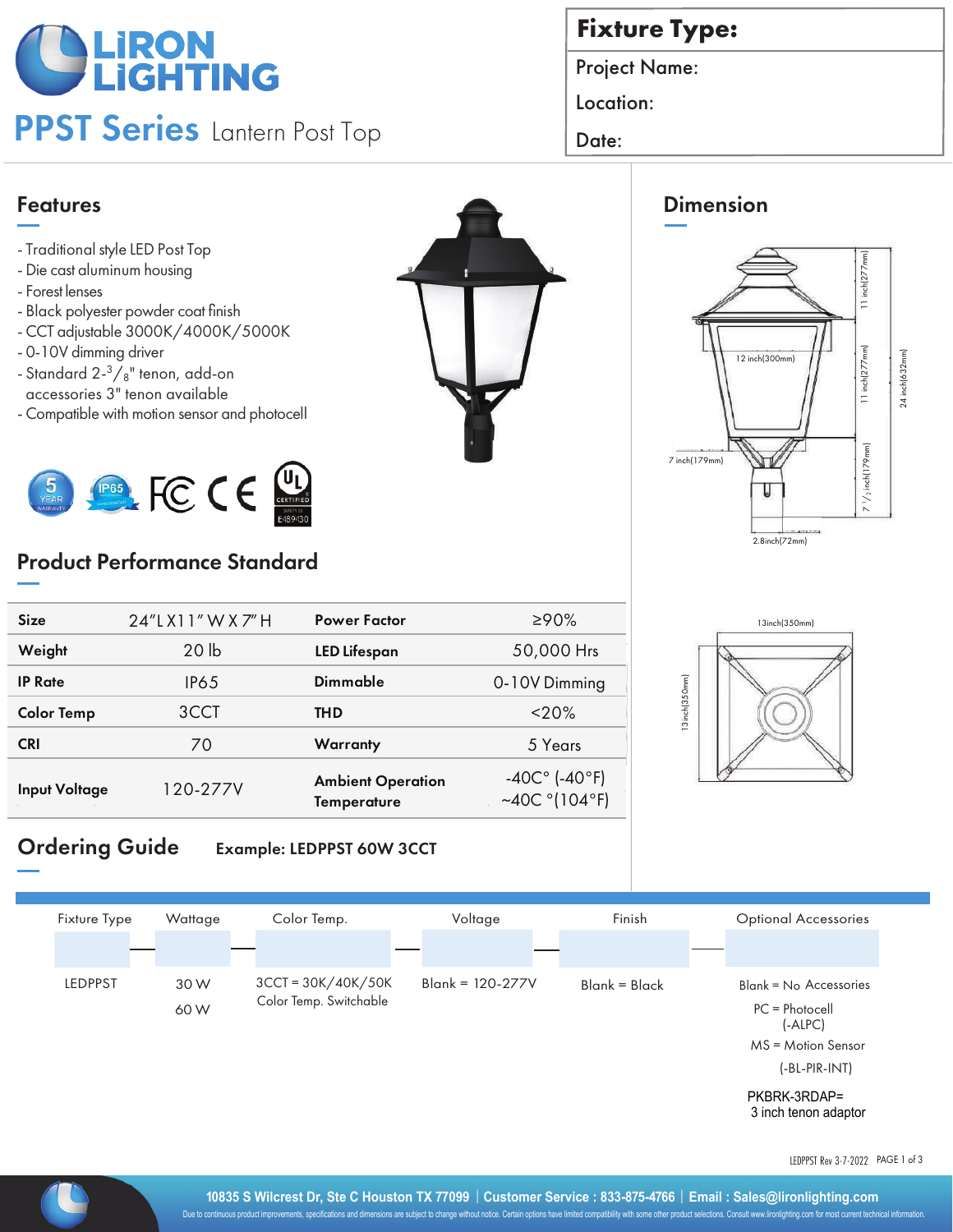

**Fixture Type:** 

Project Name:

Location:

#### Product Information

|                |               | 3000K               | 4000K  |                         |        | 5000K               |  |
|----------------|---------------|---------------------|--------|-------------------------|--------|---------------------|--|
| <b>WATTAGE</b> | L <b>UMEN</b> | <b>EFFICACY</b>     | LUMEN  | <b>EFFICACY</b>         | LUMEN  | <b>EFFICACY</b>     |  |
| 30W            | 3400lm        | $13 \text{Im}/W$    | 3500lm | $14 \text{Im}/\text{W}$ | 3600lm | 15 <sub>lm</sub> /W |  |
| 60W            | 7000lm        | 16 <sub>Im</sub> /W | 7100lm | l 17ŀm/W                | 7200lm | 18lm/W              |  |

#### Optional Accessories

|                                                                         | <b>Photocell Included</b>                                                                                                                                                                                                                                                                        |  |  |  |
|-------------------------------------------------------------------------|--------------------------------------------------------------------------------------------------------------------------------------------------------------------------------------------------------------------------------------------------------------------------------------------------|--|--|--|
|                                                                         | -SKU: ALPC<br>-3 PIN twist lock photocell is field installed or pre-installed by request.                                                                                                                                                                                                        |  |  |  |
|                                                                         | <b>PIR - Motion Sensor</b>                                                                                                                                                                                                                                                                       |  |  |  |
|                                                                         | -SKU: BL-PIR-INT<br>-Internal PIR Motion Sensor is field installed or pre-installed by request.                                                                                                                                                                                                  |  |  |  |
| Ø2.36"(60mm)<br>$4^{v}$ (102m<br>$8^{\circ}$ (122 $mm$ )<br>Ø3.15"(80mr | 3 Inch Tenon Adapter<br>-SKU: PKBRK-3RDAP<br>For use with Round, non-tapered steel and aluminum poles.<br>Furnished with three 3/8" hex head stainless-steel bolts.<br>Vertical tenon measures 2-3/8" O.D. Fixtures mounted to this bracket can be adjusted both<br>vertically and horizontally. |  |  |  |

For the accessories detail, please visit www.lironlighting.com/product\_categories/add-on-accessories